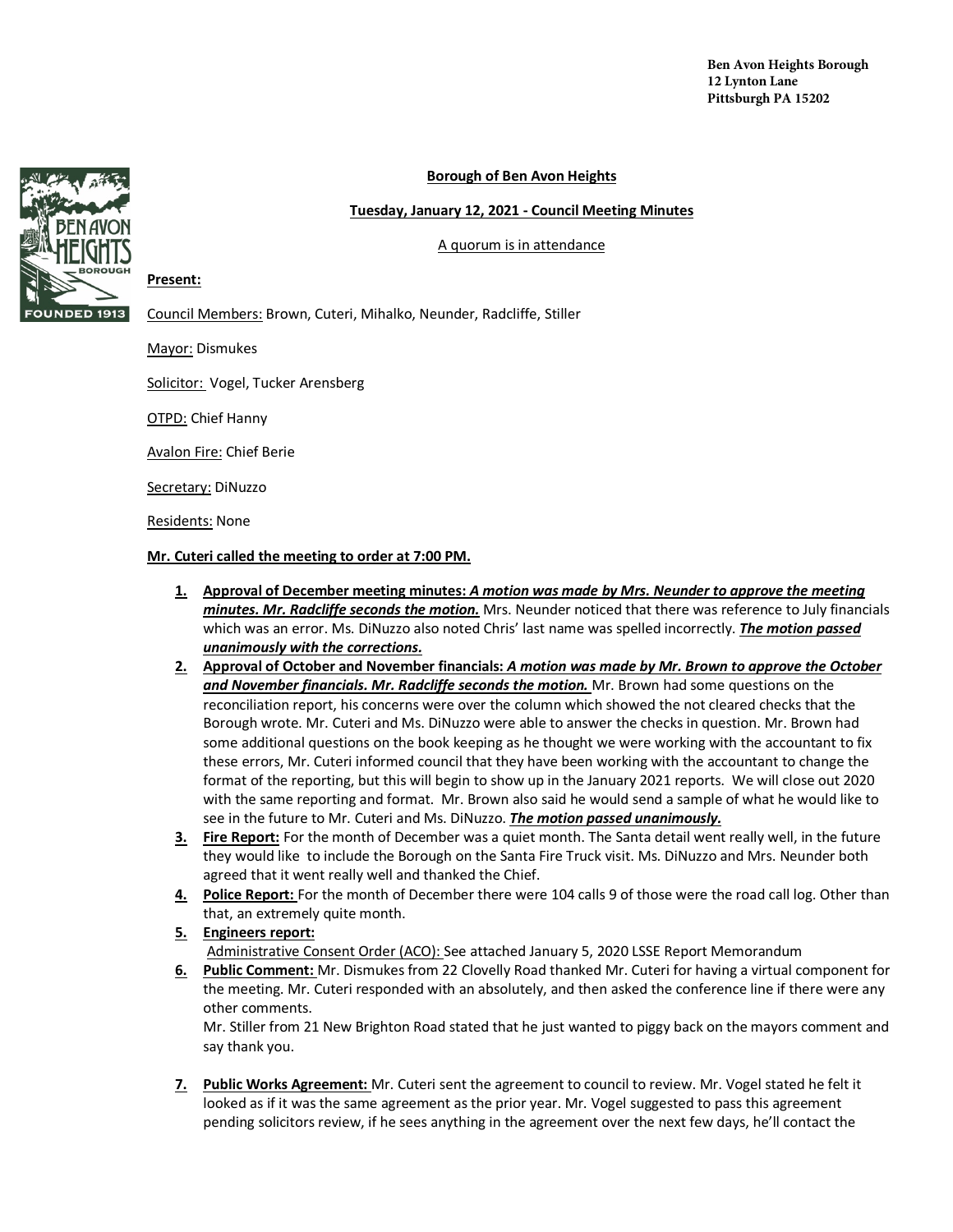- **8.** Mrs. Neunder did have a question on the services which indicate Avalon repair pot holes. She has put in multiple requests and they have not been addressed. Ms. DiNuzzo stated she would discuss this with Avalon to determine whether a pothole is deemed patchable or not. Mrs. Neunder would appreciate this as she is worried about her elderly neighbors.
- **9. Comcast agreement:** Mr. Vogel informed council that council voted and passed on the agreement a few months ago, they should be signing the agreement any day now. He stated due to COVID-19, this was a very long and drawn-out process with the one representative he's been in contact with. He also mentioned that the agreement we have with Verizon should be up soon as well, if it has not already expired.
- **10. Zoning applications:** For the month of December there was one submission for 17 New Brighton for a 2-story addition and a 2-car carport, open on 3 sides. This was also approved.
- **11. Executive session:** *There was no executive session due to the meeting being held over a conference call.*

Meeting was adjourned at 7:41pm

The next scheduled meeting is February  $9<sup>th</sup>$ , 2021 at the Avalon Volunteer Fire Department as well as telephonically

Jessica DiNuzzo, Secretary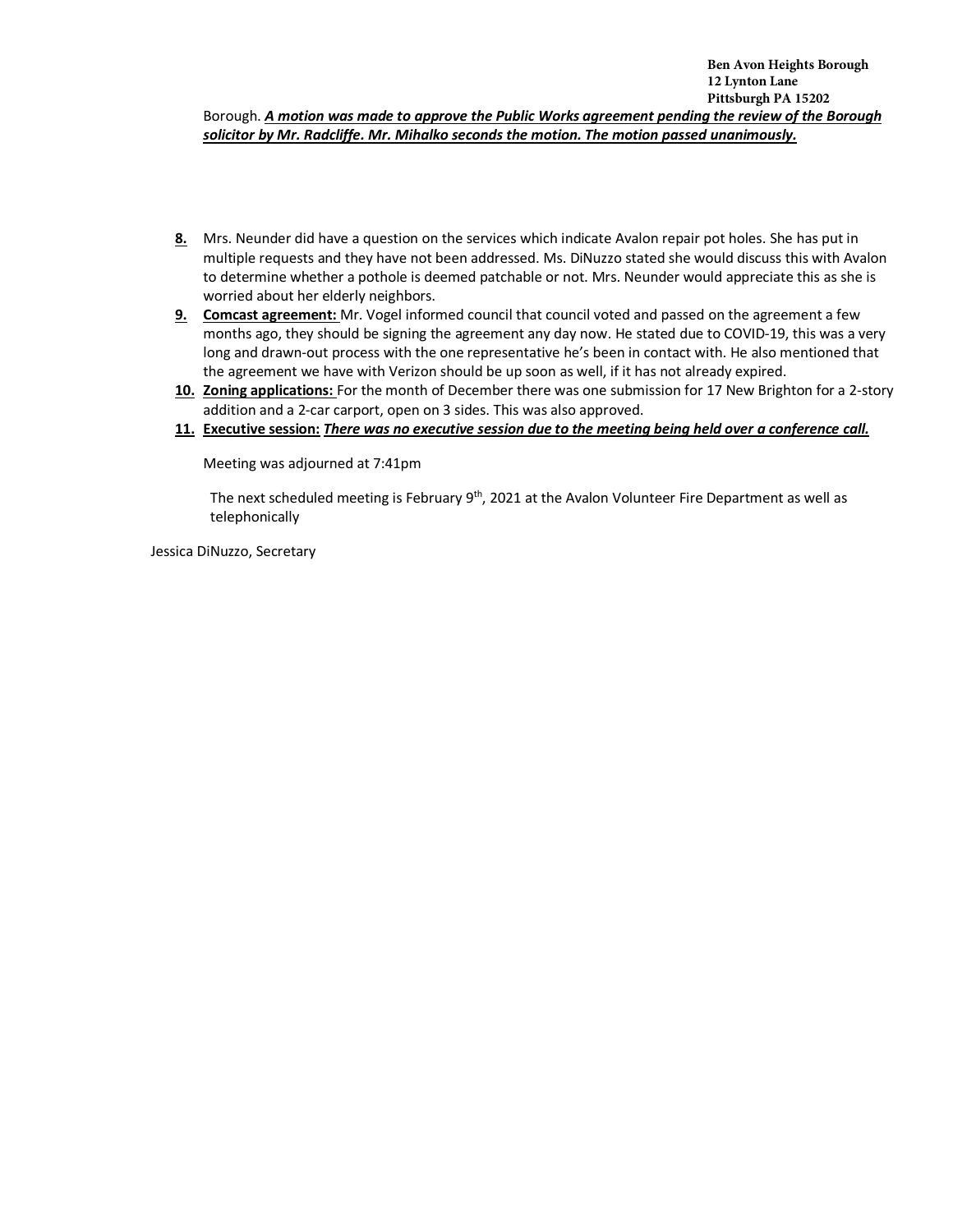

*MEMO*

846 Fourth Avenue, Coraopolis, PA 15108 (412) 264-4400 . (412) 264-1200 Fax

|          | TO: Ben Avon Heights Borough                                 | DATE:                 | <b>February 5, 2021</b> |
|----------|--------------------------------------------------------------|-----------------------|-------------------------|
|          | FROM: Kevin A. Brett, P.E.<br>John R. Heyl, P.E., CPESC      | S. O. No.: $0.452-01$ |                         |
|          |                                                              | $cc$ :                |                         |
| SUBJECT: | <b>February 9, 2021 Meeting</b><br><b>Engineering Report</b> |                       |                         |

Following is a summary of the engineering services provided since the last Engineering Report:

## **1. Administrative Consent Order (ACO):**

*On June 16, 2020 the Borough submitted a Sewer Cap Extensions request that included 15 additional taps within Ben Avon Heights Borough. PaDEP approved the Interim CAP extension until December 31, 2020.* A draft letter was provided that requests extension of the interim Corrective Action Plan (CAP) and Tap Allocation Plan (TAP) until June 30, 2021.

## **A Phase II COA is anticipated to be released in next two weeks, which would likely include a requirement for a 10% reduction in flows incorporated into Order.**

*Borough Council approved the update to the Operations and Maintenance Plan at the May 2020 meeting. Work was awarded to Robinson Pipe Cleaning Company in the amount of \$39,072.50 as noted in letter dated August 13, 2020.**The Year 1 CCTV work has been completed and a digital copy of the results has been provided to LSSE. Robinson Pipe to submit hard copies of the results to the Borough. LSSE has reviewed the videos and has prepared a summary results figure that also includes results from the MPHS task.* **A repair scope for the Year 1 area including an Opinion of Probable Cost has been drafted and is currently under review. Upon finalization of the repair scope, LSSE will draft an SOA for engineering services.** 

**This project may be eligible for partial reimbursement through the ALCOSAN GROW Grant Program, and would also likely satisfy the requirements of the anticipated Phase II COA.**

## **2. MS4 Permit:**

*PaDEP issued MS4 Waiver Approval letter on April 24, 2018.* **Next permit cycle is September of 2022.**